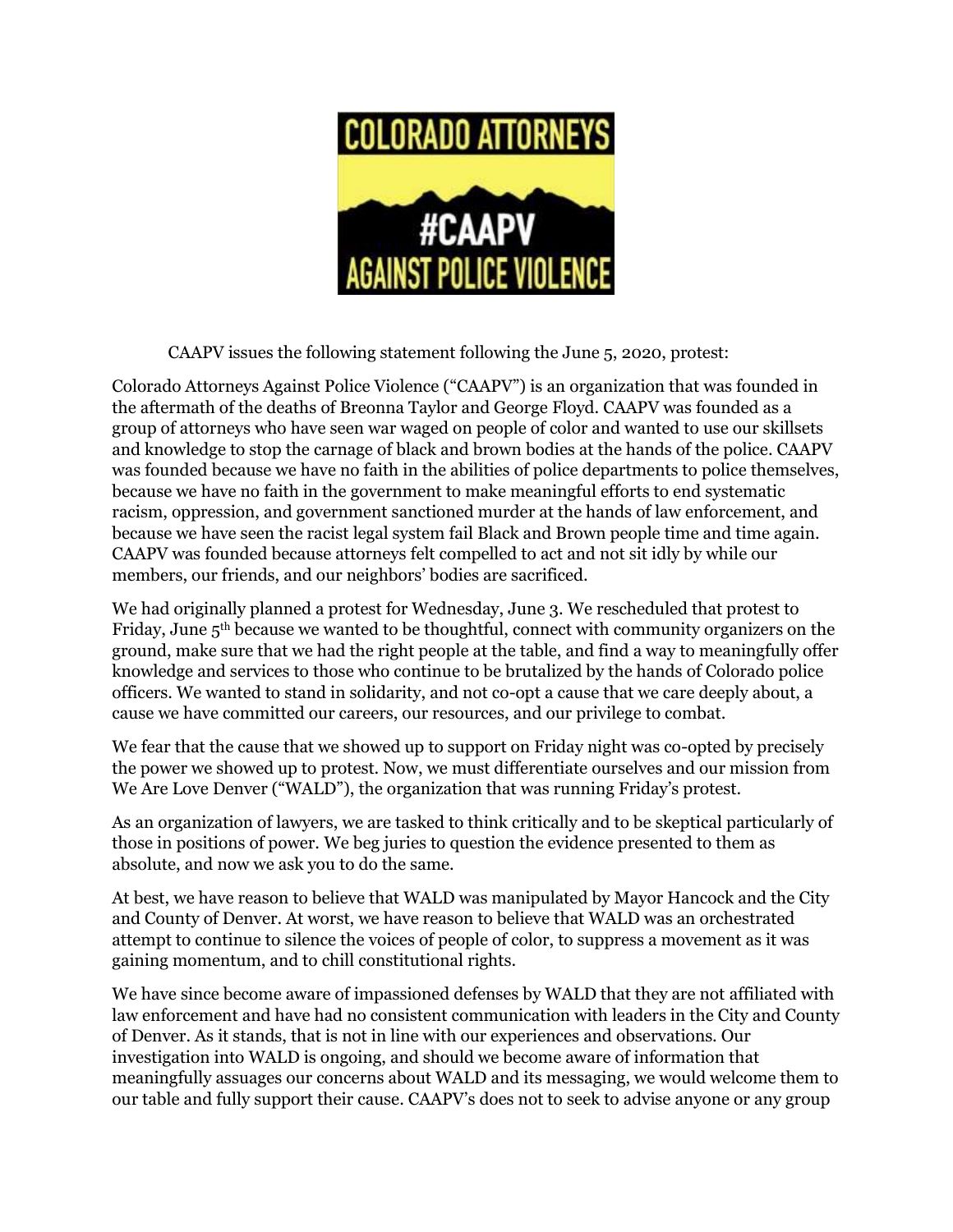on how to protest. Nevertheless, we remain steadfast in our concerns below. We encourage all of you to do your own research, think critically, and reach your own conclusions.

On Friday, we showed up in Civic Center Park in solidarity and in support of protesters. We intended to spread information about the need to pass SB 20-217, a bill designed to hold police accountable for their misconduct and defeat qualified immunity in Colorado – a bill that was being debated inside Capitol walls *while* we were on its steps. CAAPV intended to spread information explaining people's rights as they express their first amendment right to speak out against the oppressive and violent policing happening daily on our streets and across the country.

What we witnessed was a well-oiled "protest" machine that was far different from any of the protests we had experienced in the week before. The police presence was scarce. There was a newly printed, shiny banner and fancy stereo equipment using state power sources. We were given a time slot. The rigid organization of the program seems inconsistent with the fact that WALD was apparently formed mere days before. The lack of police presence was in sharp contrast to the protests of prior days, where police launched tear gas and bullets indiscriminately into crowds of protesters. One of WALD's leaders is seen on social media identifying himself as a former cop.

We asked WALD if the civil rights lawyer who helped draft the qualified immunity bill could explain the bill and importance of it to the hundreds of protestors. WALD would not give her a microphone. As a result, not a single word was mentioned about this monumental law. As we were on the stage, a second group of marchers came in chanting "We Are Love." As soon as we left the stage, the protesters were instructed to sit down and to silence themselves. Yet, we were encouraged to continue to hold our banner, a gift from a neighboring art studio boldly emblazoned with our core purpose – "In Defense of Black Life" – while the other speeches continued.

The messaging we witnessed was the type of rhetoric CAAPV submits has allowed the majority to feel comfortable while systemic racism rages on. What was promoted were messages of love and unity – while a nice message, not the right message for this time. There was an absolute void of any condemnation of the violent action of law enforcement – violent action that resulted in the murders of Breonna Taylor and George Floyd and so many others, and police action in response to protests that has been so violent that a Denver federal court was forced to intervene. There was no recognition of the dissention and hate law enforcement had been cultivating during days of protests, and for generations before us. Other than love and unity messaging, we heard messaging that people of color should take personal accountability in their interactions with law enforcement, and praise for those who had cleaned up graffiti. We heard religious platitudes and a global pandemic weaponized as ways to solve systemic racism.

We also heard some organic testimony from people of color on that stage who stepped outside of their comfort zones and told beautiful and vulnerable stories. CAAPV's focus is on the murder of Breonna Taylor, George Floyd, Elijah McClain, Marvin Booker, Michael Marshall, and countless others at the hands of police. We continue to stand by those who showed up during the COVID-19 pandemic to literally put their lives on the line to fight for their right to exist.

After what felt like a "show," we then witnessed hundreds, if not thousands of people, follow the WALD organizers down a very obviously pre-planned route – an effort that was buttressed by DPD vehicles straddling and blocking surrounding streets, and blocking protesters from behind